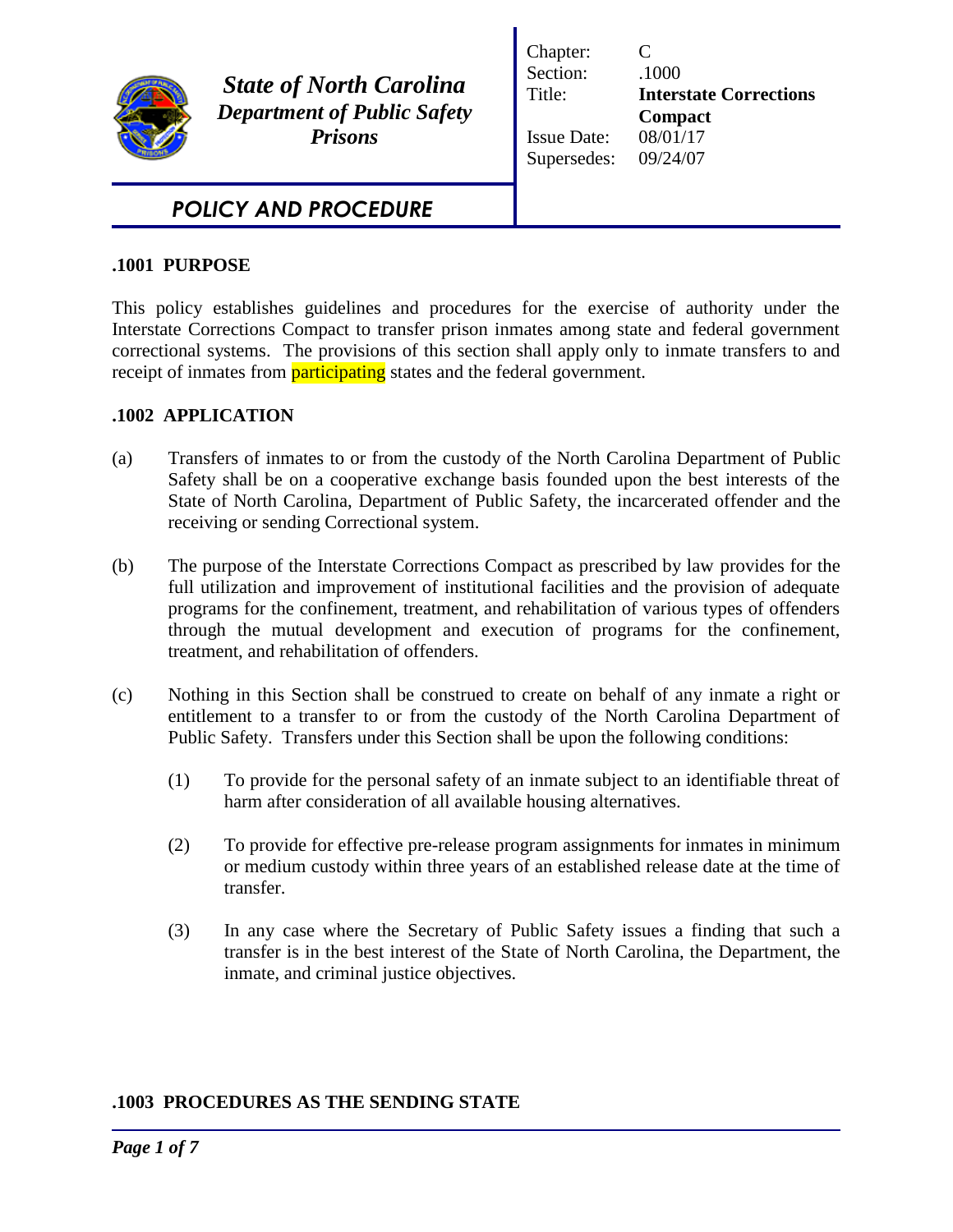- (a) Request for Transfer
	- (1) Initiation of Request. Requests for Interstate Transfer under this Section may be initiated by region or facility administrators or classification authorities, by inmates acting in their own behalf, or by other sources. Such requests will be referred to the appropriate facility classification authority for investigation and review prior to further classification action. In exceptional cases where immediate action is deemed necessary, the Director of Prisons, with the approval of the Secretary of Public Safety, may order it pursuant to the Compact without prior review through the Divisional chain of command.
	- (2) Classification action. The Facility Classification authority shall evaluate each inmate request for a transfer and document this action on the IC10 screen as a part of the routine classification review. A recommendation for approval of an Interstate Transfer will be recorded on the appropriate OPUS screens of the IC10 and upon the approval of the facility Administrator, referred to the Classification Manager or designee for review.
	- (3) Review and authorization of transfer. The **Manager of Classification** will review requests for Interstate Transfer upon referral from the Facility Classification authority and submit recommendations for approval to the Director of the Prisons and the Secretary of Public Safety. No requests for Interstate Transfer will be approved except with the **approval** of the Director and the Secretary.
	- (4) Compact Administrator's Responsibilities. The Interstate Compact Administrator, who shall be the Manager of Classification or designee, will make application to the receiving state for approved requests. If a request has been disapproved by the Director's Review Committee, the Director, or the Secretary, the Compact Administrator will notify the referring Classification authority of the action taken so that the inmate may be properly informed. The application to the receiving state for approved requests shall include at least the following:
		- (A) A copy of the judgment and commitment.
		- (B) A copy of the admission summary and pre-sentence report if available.
		- (C) A copy of pertinent classification actions and pre-parole investigation if available.
		- (D) Other information as may be required by the receiving state.

- (E) Letter of transmittal setting forth the reason(s) for the request to transfer.
- (b) Transfer Procedures Upon Approval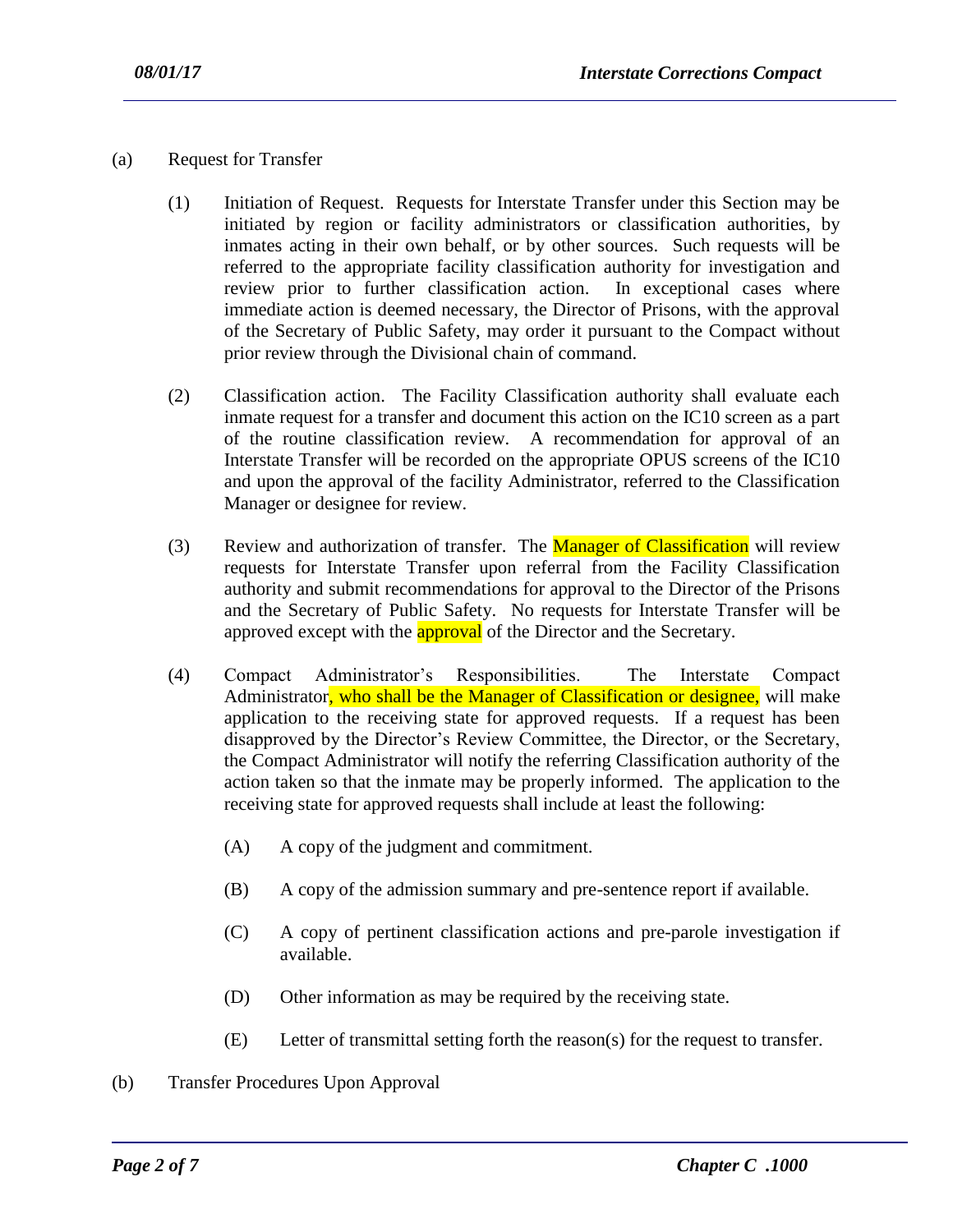- (1) Parole/Post Release Review. Upon approval of an application, the Interstate Compact Administrator will advise the North Carolina Parole Commission of the pending transfer application to the end that a parole review may be scheduled for the inmate prior to transfer if applicable.
- (2) Population Control. The Interstate Compact Administrator will advise the respective facility Administrator as to the date or dates the transfer is to be made, the institution and receiving state to which the inmate is to be transferred, and other such information as may be required to accomplish the transfer.
- (3) Waiver of Extradition and Release of Information. The sending institution will have the inmate being transferred execute Waiver of Extradition and Release of Information forms.
- (4) Inmate Trust Fund. The sending facility will transfer all funds pertaining to the inmate in question on deposit in the inmate's trust fund to the receiving state to which the inmate is transferred. The funds should accompany the inmate at the time of transfer.
- (5) Records Transmittal. The complete Unit Jacket will be transferred to the receiving institution. This record, along with the trust funds account check, will be forwarded in a sealed, labeled envelope with copies of the letters of authorization from both the sending and receiving jurisdiction, the DPS Fingerprint Card, and a DPS Identification Card attached to the outside of the record's packet. These materials will accompany the inmate at the time of transfer.

### **.1004 PROCEDURES AS A RECEIVING STATE**

- (a) Receipt of Inmate.
	- (1) No inmate from a **participating** state will be accepted prior to written authorization from the Director of Prisons and the Secretary of Public Safety.
	- (2) Requests for transfers into the State of North Carolina will be coordinated by the Interstate Compact Administrator in accordance with this policy.
	- (3) Inmates from **participating** states approved for acceptance will be received at the appropriate Reception and Diagnostic Center for intake processing and subsequent assignments. Usually, Central Prison will receive adult male inmates, the North Carolina Institution for Women female inmates, Granville Correctional Institution for youthful offenders, and Western Youth Institution for youthful offenders under eighteen years of age.

(b) Records Preparation.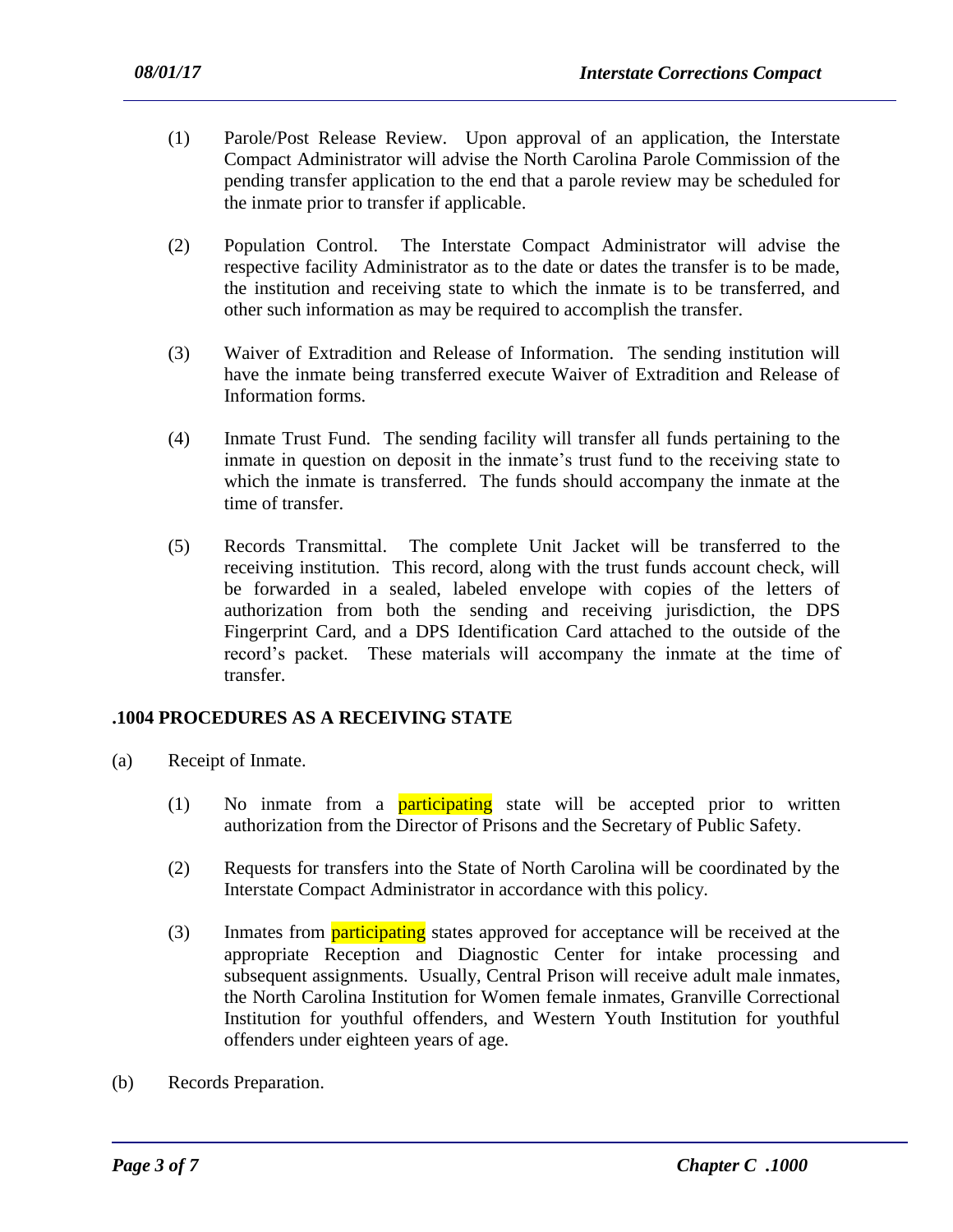- (1) Inmate received under the Interstate Corrections Compact will be assigned OPUS numbers for identification purposes.
- (2) Classification Review. The receiving facility will process the inmate using the usual admission procedures. Processing will include fingerprinting and photographing the inmate for identification purposes. A classification interview and initial classification referral will be generated on the IC04 screen on each inmate received from a sending state. The classification report will indicate the facility and program involvement, which has been recommended in keeping with usual processing procedures.
- (c) Records Maintenance.
	- (1) Modification of Sentence. Any action taken which could have the effect of altering the inmate's release date shall be brought to the attention of the Interstate Compact Administrator. The Interstate Compact Administrator shall secure the approval of the sending state before departmental records governing the out-ofstate case will be revised. Examples of such action would include the awarding of meritorious gain time and/or the loss of good conduct time as a result of disciplinary action.
	- (2) Transfers. When an inmate from the sending state is transferred from one facility to another within the department, the transferring facility shall advise the Interstate Compact Administrator. The Interstate Compact Administrator will monitor all interstate transfers on a monthly basis.
	- (3) Public Information. Institutional or other officials of North Carolina shall not be authorized to release publicity concerning inmates from the sending state. North Carolina officials shall not release personal histories or photographs of such inmates or information concerning their arrival or departure, or permit reporters or photographers to interview or photograph such inmate, without the written permission of such inmates. Requests for information regarding inmates of sending states shall be referred to the sending state. However, information of public record, such as sentence data or information concerning the escape of an inmate, may be given directly to the press by North Carolina officials. Inmates from a sending state may be photographed as a means of identification for official use only.
	- (4) Releases. The release of inmate confined under the Interstate Corrections Compact will be in accordance with instructions from the sending state.
	- (5) Disposition of Records. Records compiled on inmates confined under the Interstate Corrections Compact shall be forwarded to the sending state upon release of the inmate and/or upon his return to the sending state. A complete copy of the unit jacket will be forwarded to the sending state.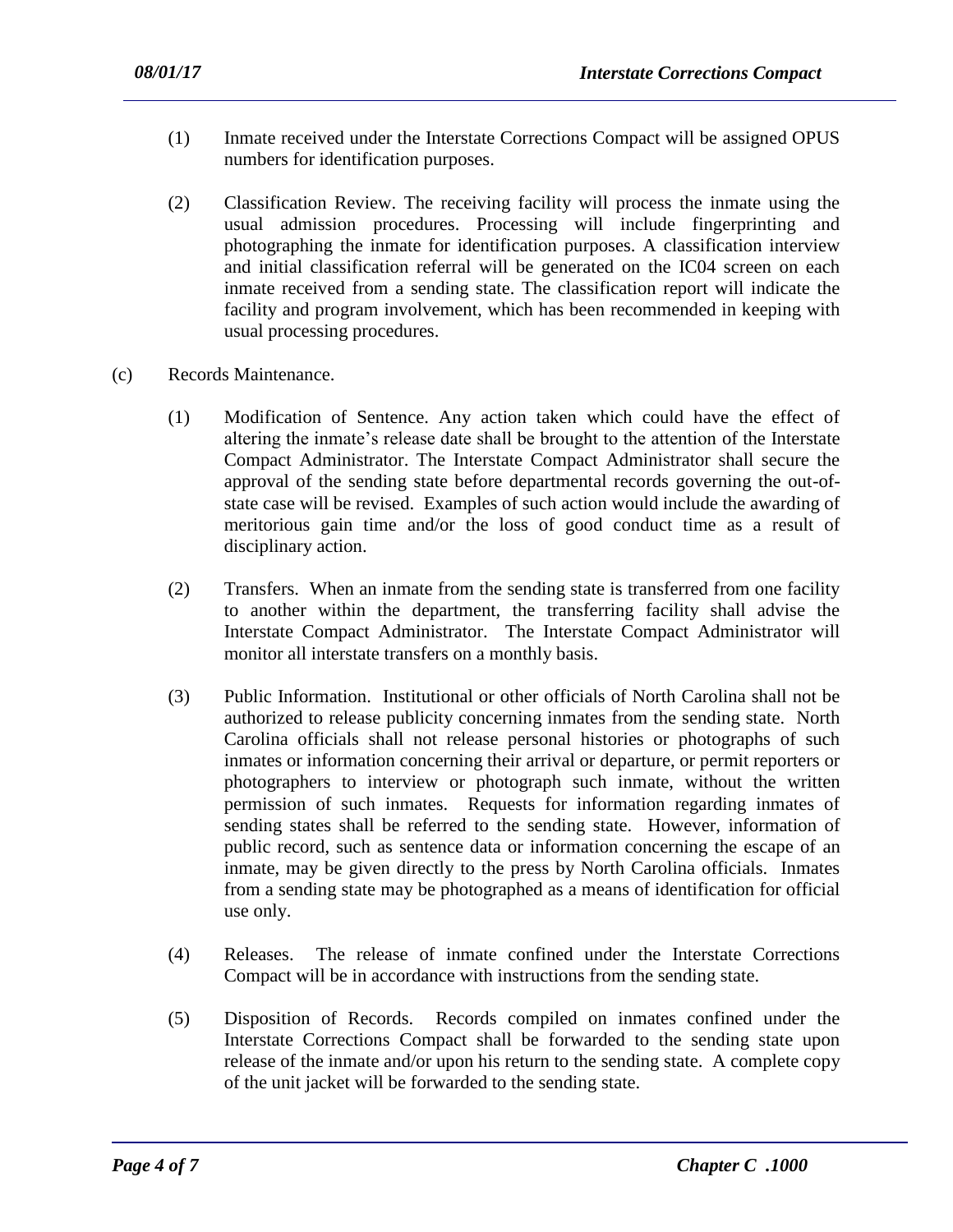(d) Custody and Control.

The care, custody, and control of inmates transferred to the State of North Carolina under the Interstate Corrections Compact will be in accordance with the existing policies and procedures of the North Carolina Prisons as set forth in the Policy and Procedures Manual.

(e) Inmate's Responsibility.

Inmates confined under the Interstate Corrections Compact are responsible for abiding by the rules and regulations of the Prisons as set forth in the rules and policies of the management and conduct of inmates under the control of the Prisons.

(f) Participation in Treatment Programs.

Inmates confined under the Interstate Corrections Compact shall be afforded the opportunity and shall be required to participate in industrial or occupational training programs or other work programs on the same basis as inmates assigned to the Prisons from the State of North Carolina provided such participation is not contrary to the laws of the sending state. Qualified inmates will be eligible for participation in work release programs, study release programs, and other community opportunities with the approval of the sending state. Approval will be obtained through the Interstate Compact Administrator.

(g) Hearings.

Upon request of the sending state, the authorities of the receiving state (North Carolina) will be authorized to and will conduct hearings, prepare and submit the records of such hearings, together with any recommendations of the hearing officials, to the officer(s) of the sending state.

(h) Parole.

Decisions concerning parole eligibility and release on parole will be determined by the sending state's parole authority.

#### **.1005 ESCAPE OF INMATE FROM THE RECEIVING STATE**

In the event of an escape from the receiving state, the facility administrator will provide full facts and details to the Interstate Compact Administrator who in turn will notify the sending state. Routine escape procedures of the receiving state will be followed to accomplish this notification.

# **.1006 RETURN OF THE INMATE TO THE SENDING STATE**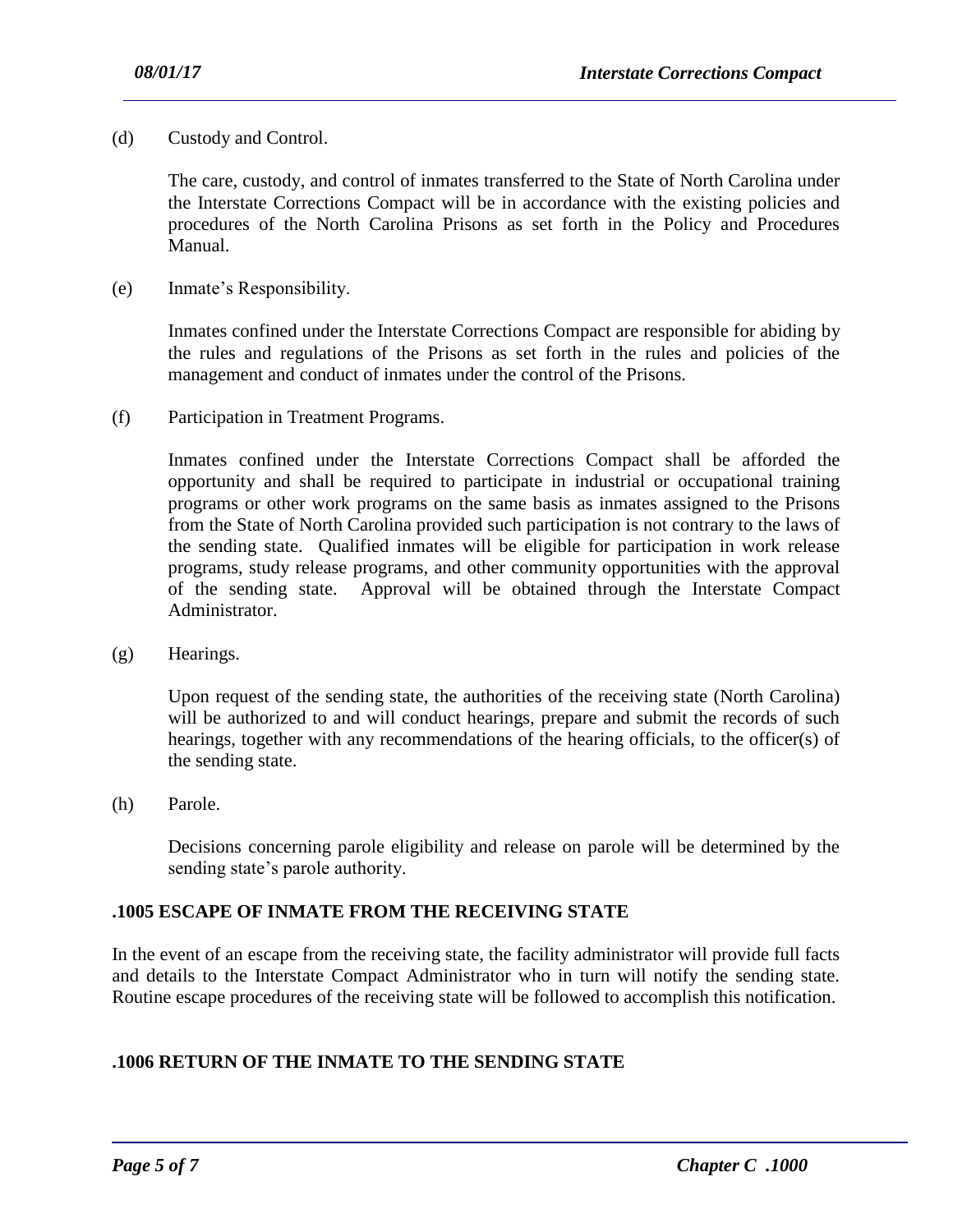- (a) The procedure for the return of inmates to a sending state shall be made through routine classification action using OPUS Classification files, to include IC04, IC05, and IC10 screens. The reasons for return may be as follows:
	- (1) Failure to adjust to the management policies of the North Carolina Prisons as determined by disciplinary action or assaultive behavior of any dimension.
	- (2) The personal safety of the inmate in the sending state is no longer a factor.
	- (3) Personal safety of an inmate in the receiving state becomes a factor requiring his return to the sending state.
	- (4) At the request of the sending state.
	- (5) Other valid reasons.
- (b) The facility classification authorities shall make the recommendation for return. The special recommendation on the IC10 screen will be completed and submitted to the facility administrator for his concurrence.
- (c) Upon approval of the facility Administrator, the IC10 will be electronically routed to the Interstate Compact Administrator acting as the designee for the Secretary of Public Safety to affect the return of the inmate to the sending state.
- (d) The Interstate Compact Administrator shall notify the sending state.
- (e) The sending state shall receive the inmate within thirty days of notification.
- (f) Return of inmates from other party states will be coordinated by the Interstate Compact Administrator with the concerned facility administrator.

### **.1007 PER DIEM EXPENSES FOR MAINTENANCE OF INMATES AND RECAPTURE OF ESCAPEES**

- (a) Except in unusual circumstances, the North Carolina Department of Public Safety will not transfer any inmate to a receiving state, nor receive an inmate from any sending state when the laws of the other state require that there be an actual transfer of funds from one state to the other to provide for the per diem expenses of maintaining a transferred inmate. The North Carolina Department of Public Safety will arrange for a system of debits and credits with other states, and shall send and receive inmates on a "time banking" basis.
- (b) Federal law requires that inmates transferred to and from federal confinement facilities be accompanied by an actual cash transfer to cover per diem maintenance expenses of such inmates. Consequently, exchanges of inmates with the Bureau of Prisons will be accompanied by actual cash transfers, and the Bureau of Prisons shall pay to the State of